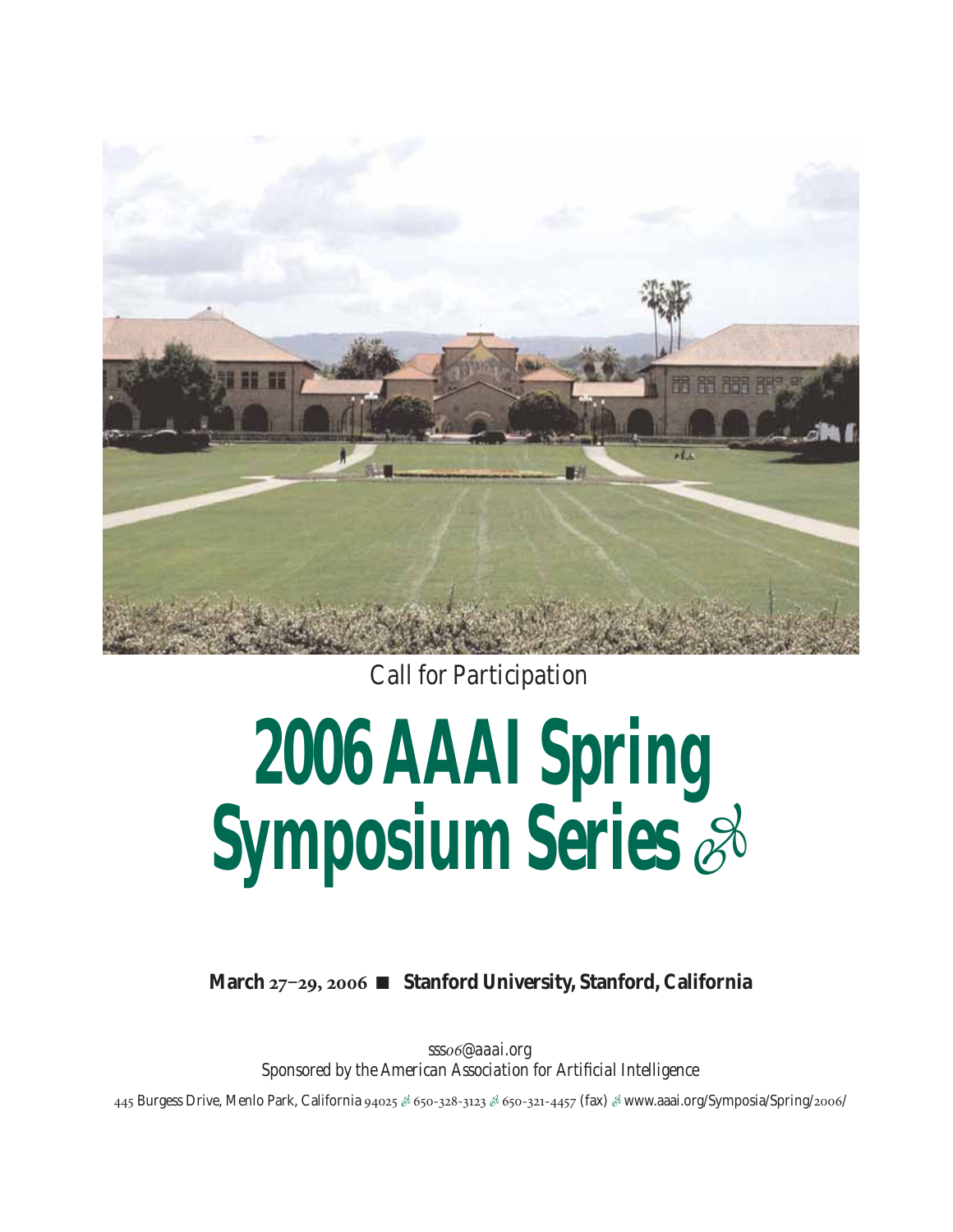The American Association for Artificial Intelligence, in cooperation with Stan-<br>ford University's Computer Science Department, is pleased to present its 2006<br>Spring Symposium Series, to be held Monday through Wednesday, Ma ford University's Computer Science Department, is pleased to present its 2006 Spring Symposium Series, to be held Monday through Wednesday, March 27- 29, 2006 at Stanford University in Stanford, California. The titles of the eight symposia in this symposium series are:

Argumentation for Consumers of Healthcare

Between a Rock and a Hard Place: Cognitive Science Principles Meet AI-Hard Problems

Computational Approaches to Analyzing Weblogs

Distributed Plan and Schedule Management

Formalizing and Compiling Background Knowledge and Its Applications to Knowledge Representation and Question Answering

Semantic Web Meets e-Government

To Boldly Go Where No Human-Robot Team Has Gone Before

What Went Wrong and Why: Lessons from AI Research and Applications

An informal reception will be held on Monday, March 27. A general plenary session, in which the highlights of each symposium will be presented, will be held on Tuesday, March 28. Symposia will be limited to between forty and sixty participants. Each participant will be expected to attend a single symposium. Working notes or AAAI technical reports will be prepared and distributed to participants in each symposium. In addition to invited participants, a limited number of interested parties will be able to register in each symposium on a first-come, first-served basis. Registration information will be available in December. To obtain registration information, write to:

AAAI Spring Symposium Series 445 Burgess Drive Menlo Park, CA 94025-3442 USA Voice: 650-328-3123 Fax: 650-321-4457 sss06@aaai.org www.aaai.org/Symposia/symposia.html

### **Submission Requirements**

Please see the appropriate section in each symposium description for specific submission requirements.

### **Important Dates**

Submissions for the symposia are due on October 7, 2005

Notification of acceptance will be given by November 4, 2005

Material to be included in the working notes or technical report of the symposium must be received by January 27, 2006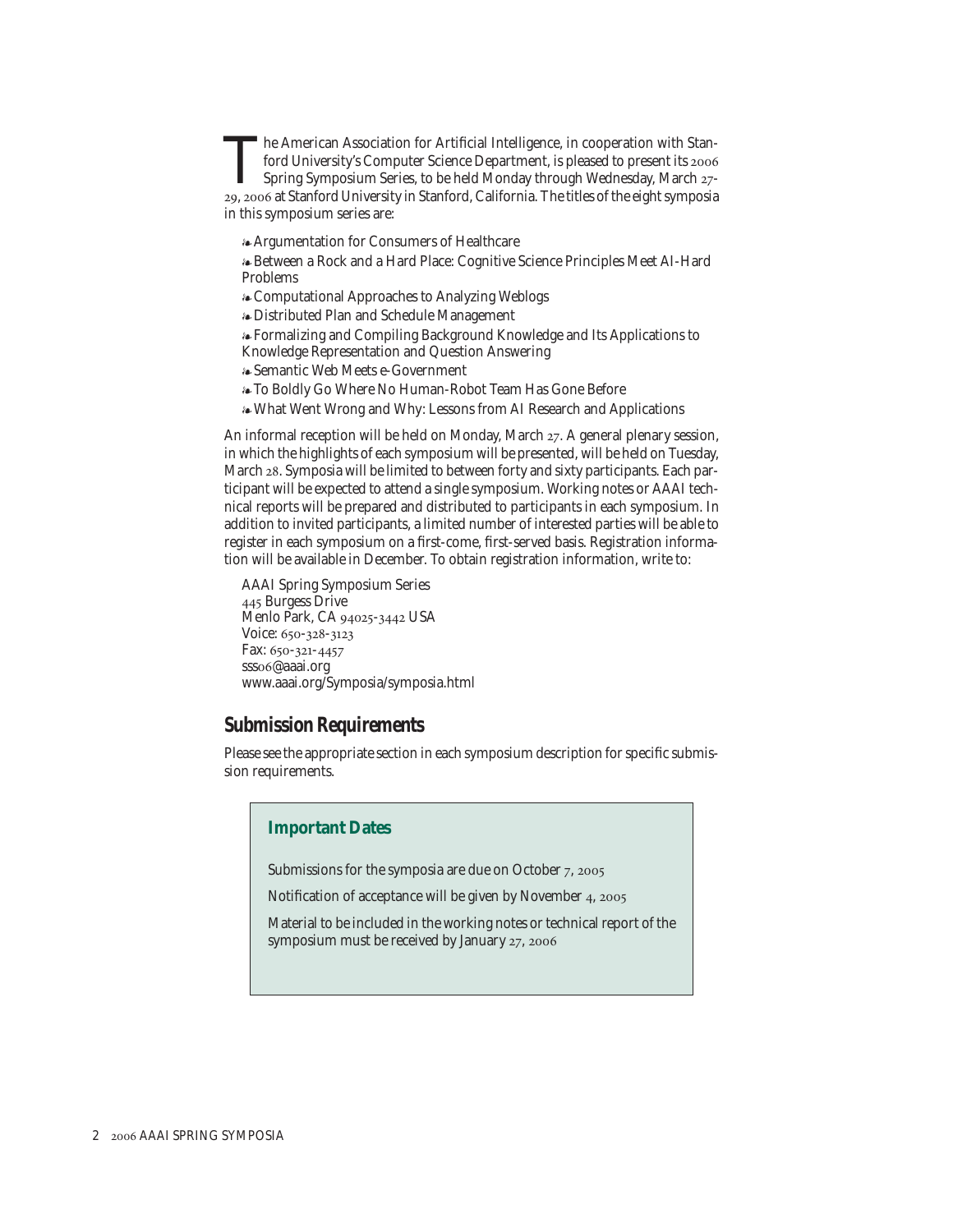**D** ifferent notions of argument historically have played a central role in artificial intelligence, such as proof trees, sets of assumptions, and explanations of probabilistic inhave played a central role in artificial intelligence, such as proof trees, sets of asference. These notions have been used to model the diagnostic reasoning and decision-making of medical experts. However, it was beyond the scope of that research to address information needs of the lay person. It was assumed that a medical expert, trained to interpret explanations produced by the system, would mediate between system and lay person. The goal of this symposium is to investigate the role of argumentation in future intelligent healthcare systems, focusing on systems designed to interact directly with healthcare consumers, or with healthcare workers and caregivers with little training. Topics include AIbased approaches to the following:

Persuasive argumentation to change health-related behavior,

Patient-tailored explanation,

Lay-oriented explanation of conflicting views in the medical literature,

Argumentation addressing the needs of low-literacy or low-numeracy audiences,

Synthetic agents working in cooperation with the healthcare team,

Negotiation with patients about treatment regimens,

Providing information to lay persons for informed consent, and

Healthcare training.

Participation is invited from AI researchers in diagnostic reasoning and medical applications; computational models of argumentation; user modeling, trust, and affective computing; intelligent tutoring systems and games on health-related topics; natural language generation and multimodal dialogue systems. In addition, participation is invited from researchers in fields providing empirical or theoretical foundations including medicine, risk communication, health literacy, behavioral medicine and public health, discourse of medicine, argumentation, and medical ethics.

### **Submission Information**

Papers or extended abstracts on current research as well as position papers are welcome. E-mail 2–6 page submissions in PDF format to the cochairs (bickmore at bu.edu, nlgreen at uncg.edu).

See the symposium website (www.uncg.edu/~nlgreen/aaaisss06/home.html) for additional information.

### **Organizing Committee**

Timothy Bickmore (cochair), Boston University; Nancy Green (cochair), University of North Carolina at Greensboro; Ellen Barton, Wayne State University; Noel Brewer, University of North Carolina; Martin Beveridge, Cancer Research UK; Giuseppe Carenini, University of British Columbia; Allison Cawsey, University of Glasgow; Subrata Das, Charles River Analytics; Fiorella de Rosis, University of Bari; Chrysanne di Marco, University of Waterloo; Reva Freedman, Northern Illinois University; Florianna Grasso, University of Liverpool; Curry Guinn, University of North Carolina at Wilmington; Stephen Intille, Massachusetts Institute of Technology; Suzanne O'Neill, University of North Carolina; Chris Reed, University of Dundee; Ehud Reiter, University of Aberdeen; Wayne Velicer, University of Rhode Island; Mary McGee Wood, University of Manchester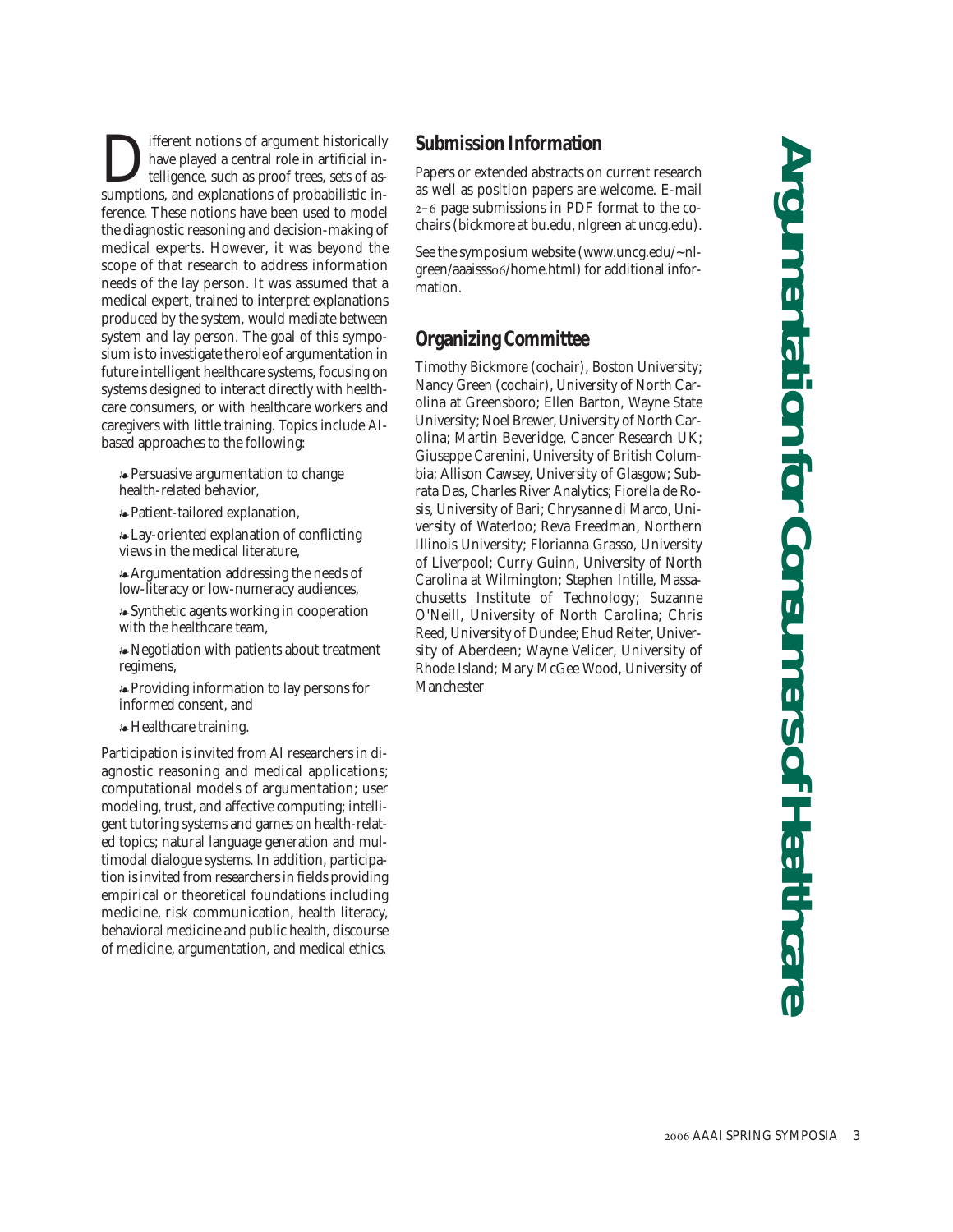## **Between a Rock and a Hard Place: Cognitive Science Principles Meet AI-Hard Problems** a Rock and a Hard

Artificial intelligence and cognitive science<br>have always been overlapping disciplines.<br>Early in their history, that overlap was<br>considerable. However the two disciplines have have always been overlapping disciplines. Early in their history, that overlap was considerable. However, the two disciplines have increasingly diverged under seemingly incompatible constraints. The difficulty of many problems tackled by AI led it to adopt brute-force or domain-specific solutions that arguably were not cognitively plausible. Conversely, the need for precision and reproducibility increasingly led cognitive science to focus on experimental paradigms that AI did not recognize as hard problems.

In this symposium, we will explore what each discipline can expect to contribute to the other in the relatively near future. More specifically, we will ask whether cognitive science approaches can be applicable to AI-hard problems. Conversely, what impact can the challenges of AI-hard problems and the techniques that have been applied to solve them have on cognitive science? To improve focus and enliven debate, we will structure the symposium around a number of questions with clear answers outlining sharply divergent positions. These questions include the following:

1. Is cognitive science relevant to AI problems?

2. Are "good enough" solutions valuable?

3. Are multi-level heterogeneous approaches beneficial?

4.Is adaptiveness an essential component of intelligence?

5. Are the most efficient solutions problemspecific?

6.Are specialized, modular components a reasonable approach to general intelligence?

7. Can artificial intelligence contribute to our understanding of human cognition?

Each symposium session will focus on one of these questions and include two to four presentations arguing both sides of the issue, followed by a brief closing argument and a substantial discussion session between panel presenters and symposium participants.

### **Submission Information**

Participants will be asked to take positions on one or more of these questions by using examples from their own work or synthesizing other works into coherent patterns. Contributions can be in the form of either full-size 6-page papers or short 2-page white papers and must state clearly which question(s) they are addressing. Inquiries and submissions in Word or PDF format should be sent to clebiere@maad.com. The list of questions should not be considered a definitive list. Indeed, we would welcome the identification of additional issues that bring up new connections between the cognitive science and artificial intelligence communities. However, contributors who focus their submissions primarily on recent progress in their specific areas of research will be discouraged. See the symposium website (www.andrew. cmu.edu/user/cl/AAAI2006SS. html) for further details.

### **Organizing Committee**

Christian Lebiere (cochair), Micro Analysis and Design (clebiere@maad.com); Robert Wray (cochair), Soar Technology (wray@soartech. com); Krishna Jha, Lockheed Martin Advanced Technology Laboratories (kjha@atl.lmco.com); Peter Weinstein, Altarum Institute (peter.weinstein@altarum.org).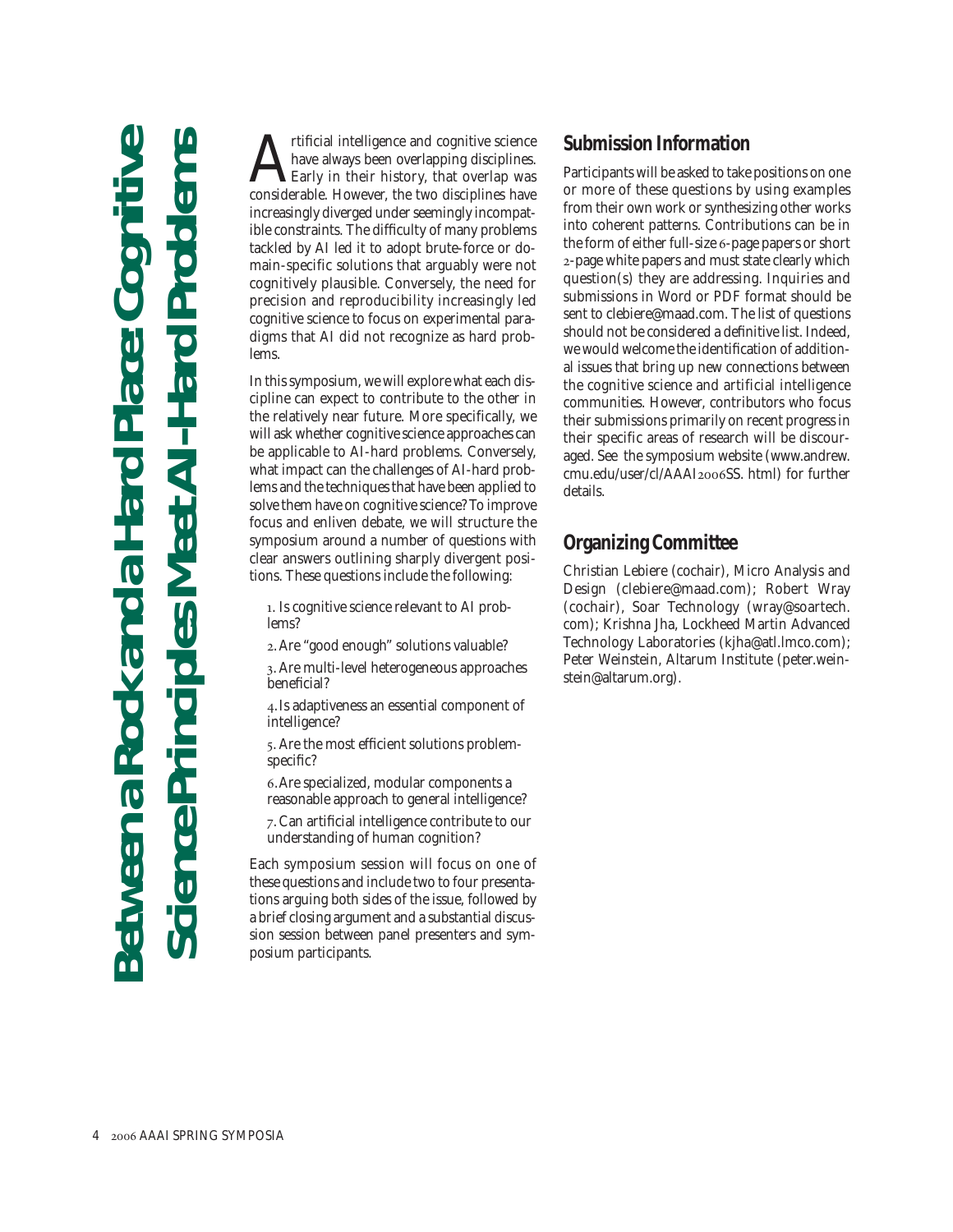Weblogs are web pages that provide unedited, highly opinionated personal commentary including hyperlinks to other resources. Often, weblogs (also referred to as blogs) are chronological sequences of entries, maintained and published with authoring tools.

The "blogosphere" as a whole can be exploited for outreach opinion formation, maintaining online communities, supporting knowledge management within large global collaborative environments, monitoring the reaction to public events and is seen as the upcoming alternative to the mass media.

Semantic analysis of blogs represents the next challenge in the quest for understanding natural language. Their light content, fragmented topic structure, inconsistent grammar, and vulnerability to spam makes blog analysis extremely challenging when faced with questions like: Can the implicit and explicit communities implied by content and link structure be used to determine relevance and influence of bloggers? Can a blog segment be identified as a summary of a linked story in order to use both as training data for summarization research? Can we determine how information percolates through mass media outlets and blogs? Can blogs with multimedia content be stored in a way that allows search across different modalities? Can we find consumer complaints, discover vulnerabilities of products, and predict trends?

This symposium aims to bring together researchers from different subject areas (such as computer science, linguistics, psychology, statistics, sociology, multimedia and the semantic web) and foster discussions about ongoing research in the following areas:

Semantic analysis; cross-blog name tracking; named relations and fact extraction; discourse analysis; summarization.

Sentiment analysis; polarity or opinion identification and extraction.

Text categorization; gender or age identification; spam filtering.

Social network analysis; communities identification; expertise discovery; collaborative filtering.

Trend identification/tracking.

Centrality or influence of bloggers and blogs; ranking and relevance of blogs; web pages ranking based on blogs.

Semantic web; semantic blogging; unstructured knowledge management.

Multimedia; audio/visual blogs processing; aggregating information from different modalities.

Time series forecasting; measuring predictability of phenomena based on blogs.

AI methods for ethnographic analysis through blogs.

Blogosphere versus mediasphere; measuring the influence of blogs on the media.

Human computer interaction; blogging tools; navigation.

Crawling or spidering and indexing.

### **Submission Information**

Persons interested in participating should e-mail a technical paper (up to 8 pages), a short paper (up to 4 pages), a poster or demo description (up to 2 pages), a position paper or a statement of interest (1 page) to aaai2006\_weblog\_symposium@umbriacom.com by the AAAI submission deadline.

### **Organizing Committee**

Nicolas Nicolov, Umbria Communications; Mark Liberman, University of Pennsylvania; James H. Martin, University of Colorado at Boulder; Franco Salvetti, University of Colorado at Boulder.

### **Additional Information**

Please see the symposium website (www.umbriacom.com/aaai2006\_weblog\_symposium) for further information.

**Analyzing Weblogs Computational Approaches to**  al Approaches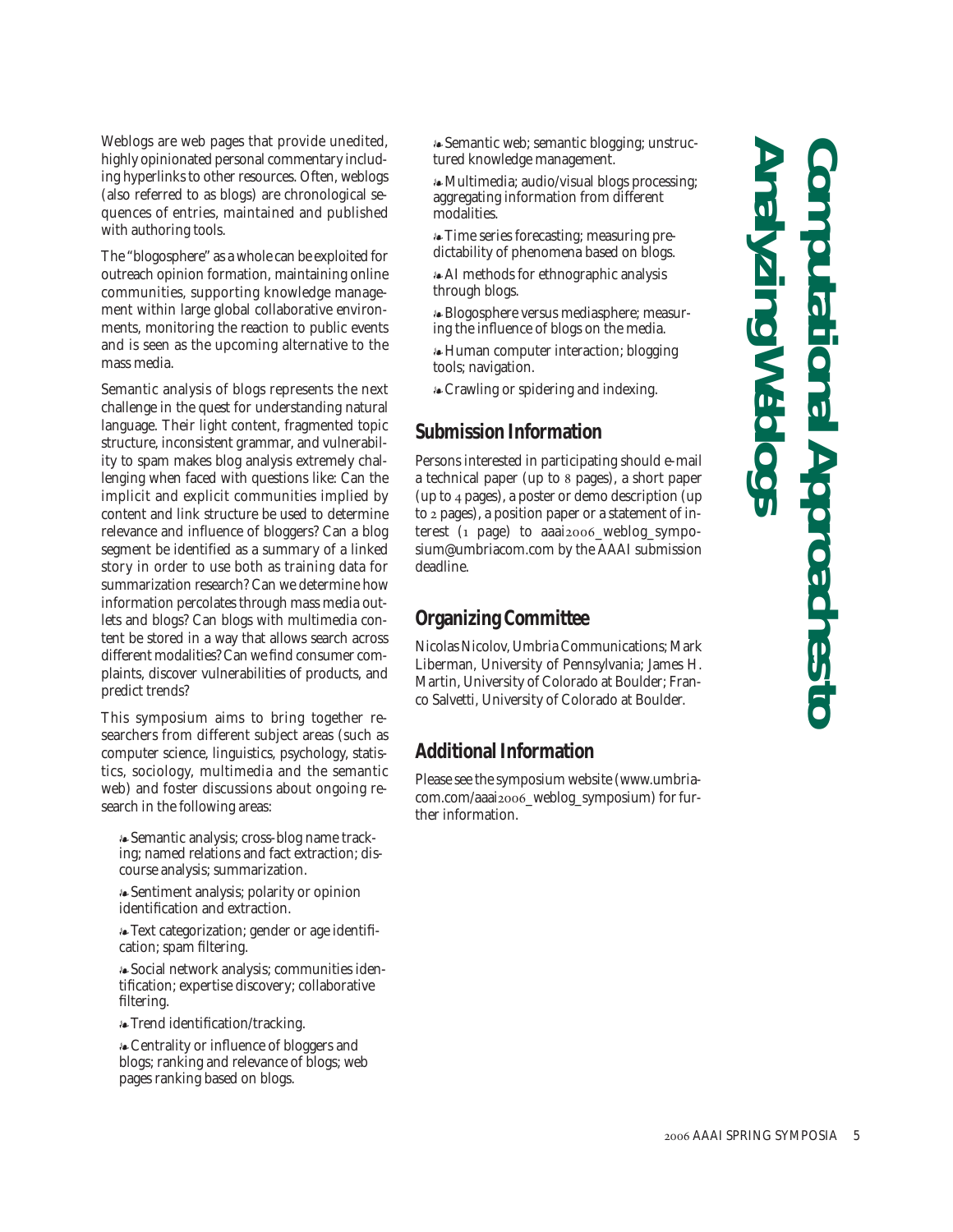Mutomated systems can be used to plan and<br>schedule the actions and coordinated in-<br>challenges arise however in scaling these sysschedule the actions and coordinated interactions of human or artificial agents. Challenges arise, however, in scaling these systems to handle increasingly complex, dynamic, stochastic, and even adversarial domains, where failure is costly. During execution, the systems need to manage unexpected deviations, and manage changes to agents' objectives even when their plans/schedules are progressing well.

For example, when end users dynamically adopt new tasks, reprioritize existing goals, and reconsider the effectiveness of alternative actions, their associated management systems should revise their plans/schedules accordingly. If the world is unpredictable, the systems must also adapt to the environmental trajectory. Furthermore, if users' actions can affect each other, then the systems must coordinate their evolving multiagent plans/schedules. In all of these cases, this distributed, asynchronous management must be good enough and soon enough.

This raises questions such as the following:

How does managing evolving objectives compare to handling environmental unpredictability?

How can efficient techniques for planning/scheduling be used for distributed plan/schedule management?

How can distributed planning or scheduling systems avoid, tolerate, correct for, and/or exploit asynchronously-arising local deviations, and how can broader deviations be cooperatively diagnosed and handled?

How can distributed plans or schedules be managed in an open world, such as when the choices and timings of some activities are externally imposed?

What are the implications of managing heterogeneous agents, who might have different temporal grain sizes, plan or schedule horizons, representations, knowledge, beliefs, or preferences?

How should agents decide how frequently and thoroughly to try improving local and collective plans or schedules?

How can learning improve distributed management efficiency and effectiveness?

What is the role of principled or formal models in defining and solving the distributed management problem?

What systems have been developed or proposed for particular applications involving distributed plan or schedule management?

This symposium will allow researchers tackling aspects of the distributed plan or schedule management problem to exchange ideas, perspectives, techniques, and best practices to accelerate progress on jointly solving it. The aforementioned (and other emerging) questions will serve to organize presentations and discussions.

### **Submission Information**

Prospective participants are invited to electronically submit research (up to 8 pages) or position (2 pages) papers that address these and related questions. Send papers and inquiries to durfee@umich.edu. For more details, including example topics of interest, see http://ai.eecs. umich.edu/people/durfee/AAAI2006SS.html.

### **Organizing Committee**

Edmund Durfee (cochair), University of Michigan; David Musliner (cochair), Honeywell; Marie desJardins, University of Maryland Baltimore County; Robert Neches. USC/Information Sciences Institute; Stephen Smith, Carnegie Mellon University; Regis Vincent, SRI International; Thomas Wagner, DARPA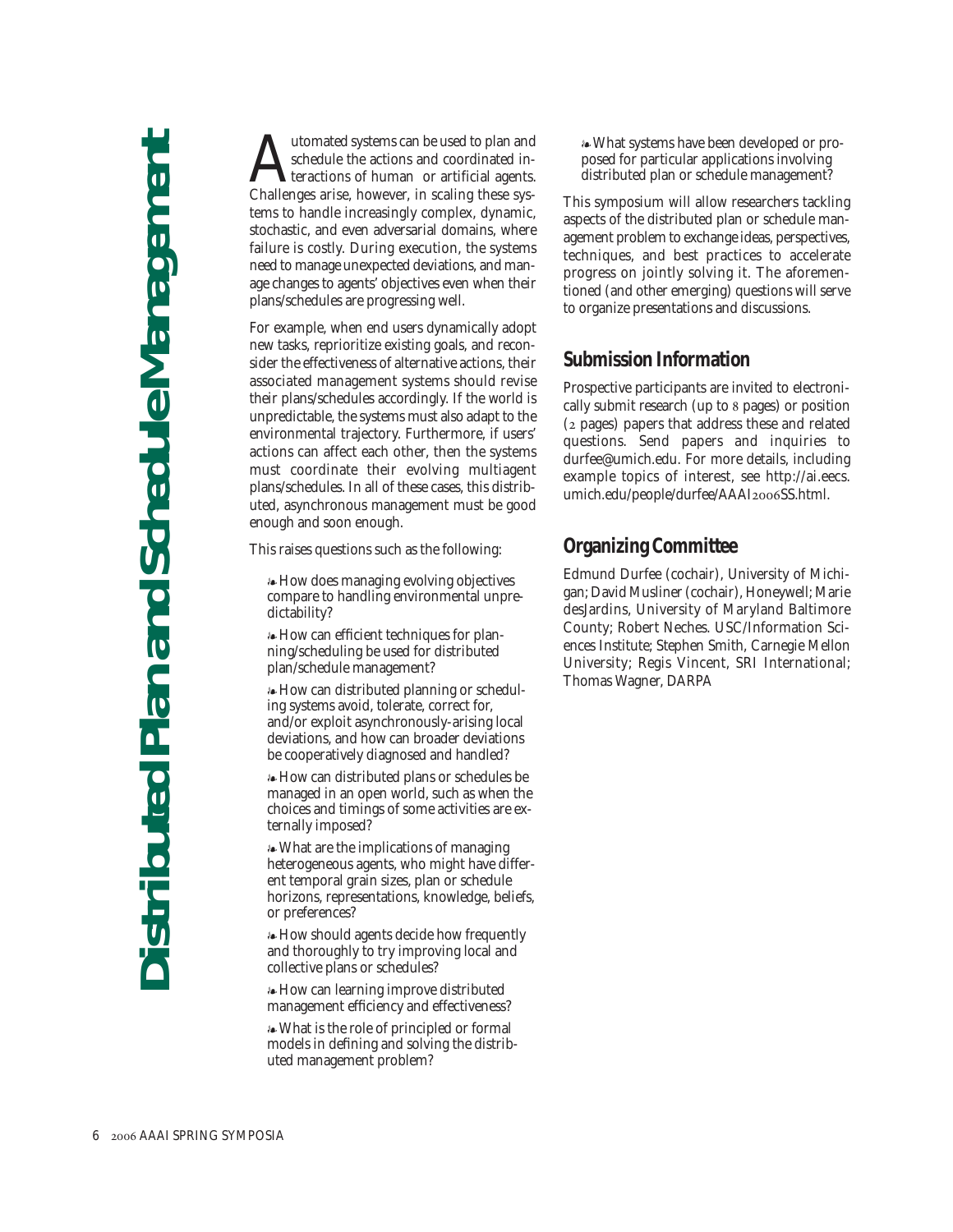**Domain-specific background knowledge is<br>an essential component of many auto-<br>mated reasoning systems including gen-<br>eral question-answering systems that reason** an essential component of many automated reasoning systems including general question-answering systems that reason about some aspect of the world. The goal of this symposium is to investigate theoretical problems related to the design of a repository for background knowledge and to initiate the creation of such a repository. Such a repository is analogous to the libraries that accompany the compilers of various procedural languages. The effort to create an open repository will be similar to efforts such as wordnet, verbnet, and framenet, but unlike them our proposed repository will contain formal representations. The availability of these open repositories has had a significant impact on research in many areas including question answering, and our goal is to take this to the next level. In recent years research on knowledge representation and reasoning has come of age with projects such as Digital Aristotle (projecthalo. com) and question answering projects. One of the main bottlenecks in these efforts has been the absence of a publicly and freely available repository of background knowledge. The aim of this symposium is to address this shortcoming.

We solicit papers on (1) formalization (knowledge modules) of background knowledge in specific domains as well as (2) papers addressing general challenges such as formalizing background knowledge for use by multiple users on multiple reasoning tasks.

For knowledge module papers, we impose no restriction on the domain to be formalized or on the level of specificity. For example, the knowledge module might provide a general formalization of a theory of actions, or it could be a formalization of a travel domain. We suggest the following common format for the knowledge module papers:

1. A knowledge base (KB) written in English.

2. Examples of informal consequences of KB, preferably accompanied by some explanations, including defaults and other common sense knowledge not directly mentioned in KB but needed to produce the desired consequence.

3. Information about which logic or language is used in formalizing it. (Syntax, semantics, and where the reasoning system is available.)

4. The formalization

5. Short description on how the formalization can be tested using the reasoning system.

Papers that address challenges related to some or all of the above are also welcome.

### **Submission Information**

E-mail submissions (maximum of 6 pages in AAAI format) in PDF format to chitta@ gmail.com. See the symposium website (www. public.asu.edu/~cbaral/aaai06-ss/) for additional information.

### **Organizing Committee**

Chitta Baral, Arizona State University; Alfredo Gabaldon, University of Toronto; Michael Gelfond, Texas Tech University; Joohyung Lee, University of Texas at Austin; Vladimir Lifschitz, University of Texas at Austin; Steve Maiorano; Sheila McIlraith, Stanford University; Leora Morgenstern, IBM T. J. Watson Research Center

**Knowledge and Its Applications to KR and QA Formalizing and Compiling Background**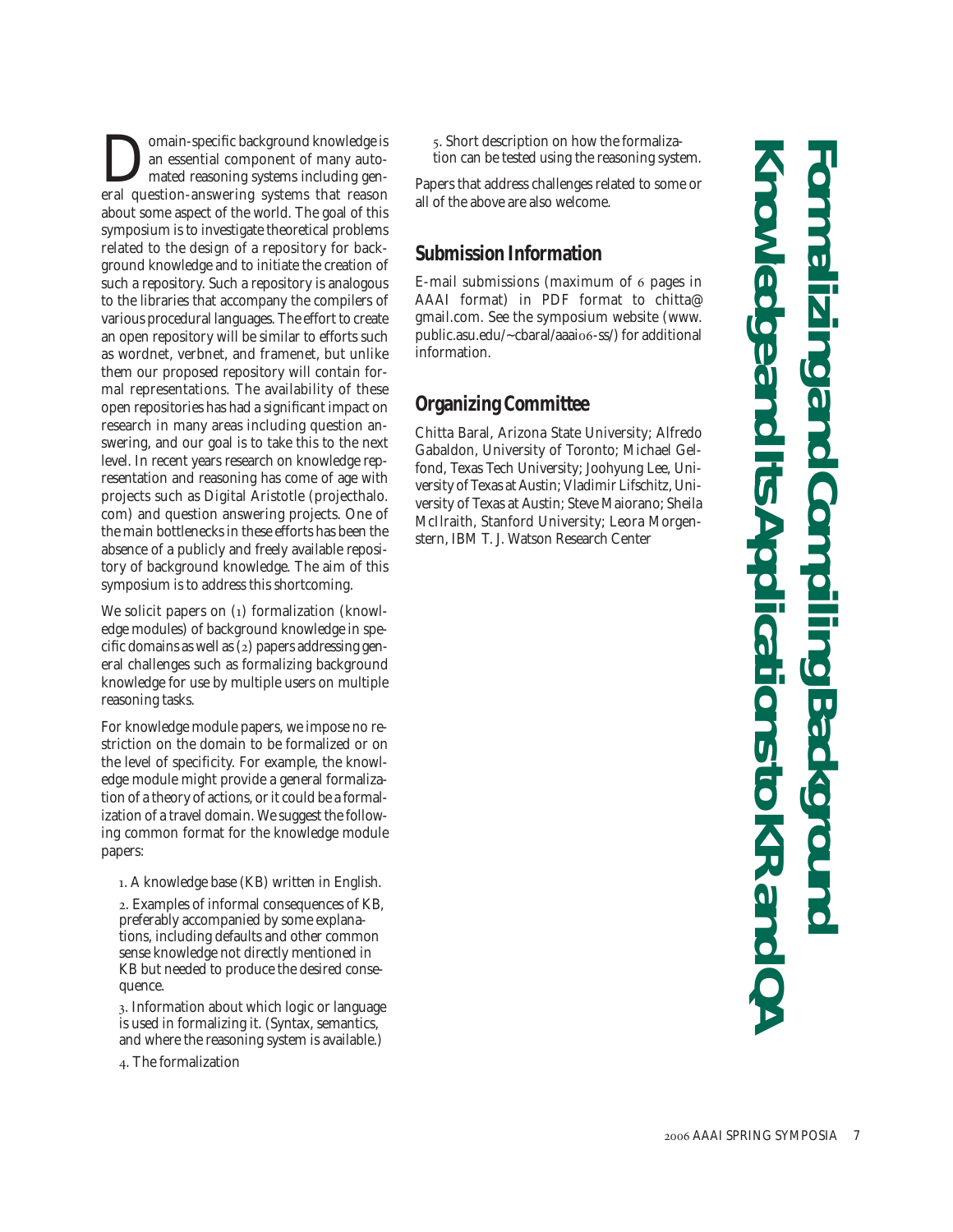The semantic web (SW) has been in the fo-<br>cus of the AI community for the last five<br>years. However, after years of intensive re-<br>search and impressive scientific results, what the cus of the AI community for the last five years. However, after years of intensive research and impressive scientific results, what the SW now really needs is real-world use cases, in order to demonstrate its added (business) value. Moreover, the full application potential of some SW technologies, like semantic web services and rules has been neglected due to a lack of largescale testing domains. Finally, the next application-driven research challenges for SW can be defined only through the feedback from real usecases. Therefore, the semantic web requires a large, dynamic, heterogeneous and shared information space to be effectively evaluated.

On the other hand, the domain of e-government is unique because of its enormous challenge to achieve interoperability, given the manifold semantic differences of interpretation of, for example, law, regulations, citizen services, administrative processes, best-practices, and the many different languages to be taken into account within and across regions, nations and continents. These semantic differences are related to a great variety of IT solutions (on a local, regional, national, and international level), which will have to be networked (despite any effort of standardization). In consequence, some of the key obstacles for networked computer applications in governmental processes and services are those kinds of barriers in which the different meanings of data objects and interfaces cannot be automatically mediated. Setting up seamless e-government services requires information integration as well as process integration involving a variety of objects with specific semantics.

Therefore, the combination of these two domains seems to be quite natural: the e-government domain can provide an ideal test bed for existing SW research, and SW technologies can be an ideal platform to achieve the vision of a knowledgebased, user-centric, distributed and networked e-Government. In this symposium we invite contributions, which tackle theoretical, technical and application aspects of the usage of semantic web methods for e-Government problems.

### **Submission Information**

Those interested in participating should send a three-page extended abstract describing their recent work or work in progress that the authors would like to discuss at the symposium. A limited number of participants will be invited to prepare long papers. The organizing committee considers editing a book or a special issue of an appropriate international journal. Please e-mail submissions in PDF format to Stojanovic@fzi.de by the AAAI submission deadline.

### **Organizing Committee**

Amit Sheth, Large Scale Distributed Information Systems Lab, University of Georgia (amit@ cs.uga.edu); Andreas Abecker, FZI - Research Center for Information Technologies at the University of Karlsruhe (Abecker@fzi.de); Gregoris Mentzas, Institute of Communication and Computer Systems, National Technical University of Athens (gmentzas@softlab.ntua.gr); Ljiljana Stojanovic, FZI - Research Center for Information Technologies at the University of Karlsruhe (Stojanovic@fzi.de)

### **Additional Information**

For additional information, please see the symposium website: http://imu.iccs.ntua.gr/sweg/.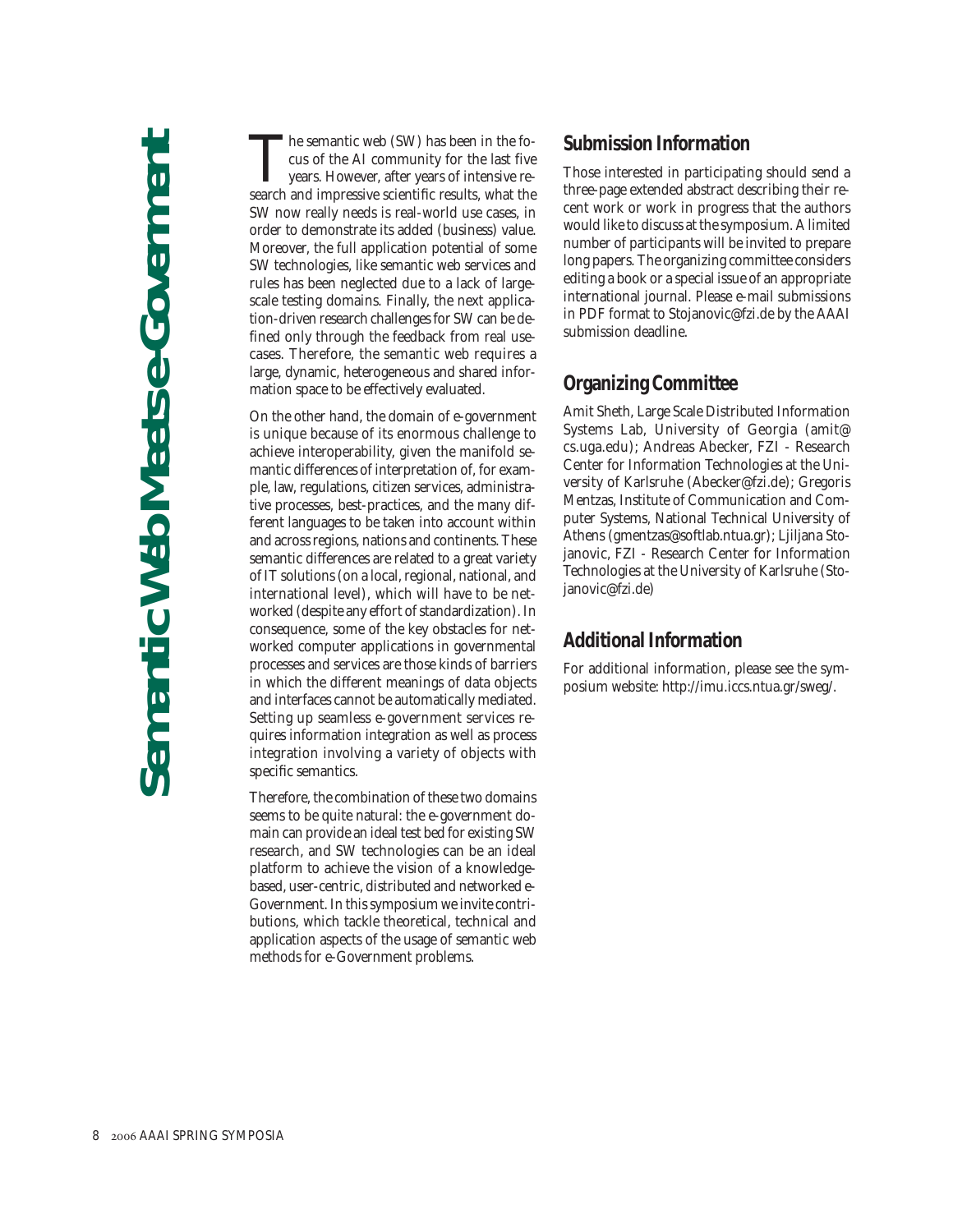Since January 2004, NASA has been pursuing<br>a new Exploration Vision, the central objective of which is to establish a human-robotic<br>presence on the Moon within the next two **I** ince January 2004, NASA has been pursuing a new Exploration Vision, the central objective of which is to establish a human-robotic decades, as a precursor to exploration of Mars. Although robots have previously been used in space for scientific purposes, such as geology, future exploration robots will also have to perform a wide range of operational tasks including assembly, construction, maintenance, and prospecting.

The purpose of this symposium is to examine novel and radical approaches to human-robot teaming, which have the potential to greatly transform space exploration. In particular, we will highlight concepts and methods that differ significantly from current approaches, that is, not just master-slave teleoperation, nor conventional supervisory control. Throughout the symposium, we will focus on how nontraditional system designs can synergistically exploit the different capabilities of humans and robots to meet mission needs.

Participants are strongly encouraged to present new concepts and breakthrough designs. Submissions that address the following challenges are particularly encouraged:

*Remote operations with time delay and bandwidth constraints.* This includes technologies for telepresence and higher levels of autonomy.

*Failure and contingency management.* This includes working safely with humans in shared spaces, minimizing threats to robot, and reducing risk of mission failure.

*Coordination of human and robot work.* This addresses both loose coordination (such as resource allocation) and tightly-coupled coordination (joint task performance).

*Enhanced human safety and efficiency.* This focuses on flexibly supporting the human in various roles (foreman, worker, problem solver, expert).

*User modeling.* Modeling the human (actions, intent, and so on) to improve humanrobot interaction and team effectiveness.

The symposium will be organized as a series of half-day sessions, each addressing a challenge area. Sessions will include an invited talk by a leading research in the challenge area, short presentations to review problems with traditional systems, break-out groups to identify new avenues for human-robot team research and ample opportunity to discuss how disruptive approaches can provide meaningful benefits to NASA's exploration program.

### **Submission Information**

Prospective participants should submit a position paper (up to three pages) or a research report (eight pages or less) describing completed work or work in progress. All submissions should be sent in PDF format to Terry Fong at terry.fong@nasa.gov by 7 October 2005. Submissions will be judged on technical merit and on potential to provoke active discussion.

### **Organizing Committee**

Terry Fong (chair), NASA Ames Research Center; Rachid Alami, LAAS-CNRS; Illah Nourbakhsh, Carnegie Mellon University; Debbie Schrekenghost, NASA Johnson Space Center/Metrica, Inc.; Kevin Wheeler, NASA Ames Research Center

# **Robot Team Has Gone Before To Boldly Go Where No Human-**